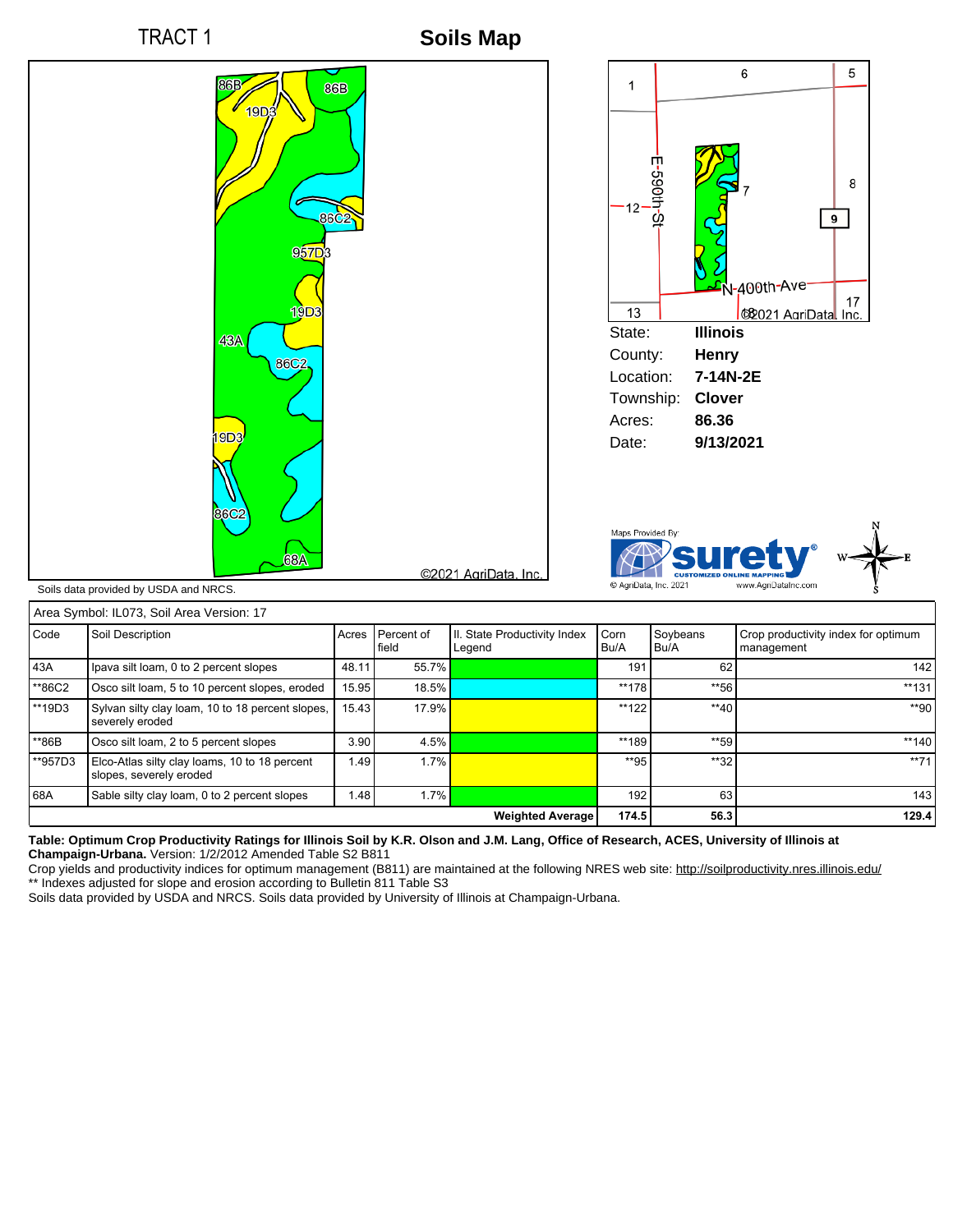





Soils data provided by USDA and NRCS.

|          | Area Symbol: IL073, Soil Area Version: 17                                |       |                     |                                        |              |                  |                                                   |
|----------|--------------------------------------------------------------------------|-------|---------------------|----------------------------------------|--------------|------------------|---------------------------------------------------|
| Code     | Soil Description                                                         | Acres | Percent of<br>field | II. State Productivity Index<br>Legend | Corn<br>Bu/A | Soybeans<br>Bu/A | Crop productivity index for optimum<br>management |
| 43A      | Ipava silt loam, 0 to 2 percent slopes                                   | 39.52 | 31.6%               |                                        | 191          | 62               | 142                                               |
| 802B     | Orthents, loamy, undulating                                              | 33.82 | 27.0%               |                                        |              |                  | <b>NOTE</b>                                       |
| **675C2  | Greenbush silt loam, 5 to 10 percent slopes,<br>eroded                   | 14.87 | 11.9%               |                                        | $**171$      | **54             | **125                                             |
| **675B   | Greenbush silt loam, 2 to 5 percent slopes                               | 12.74 | 10.2%               |                                        | **182        | **57             | **133                                             |
| **19D3   | Sylvan silty clay loam, 10 to 18 percent<br>slopes, severely eroded      | 8.40  | 6.7%                |                                        | **122        | $**40$           | **90                                              |
| **119D3  | Elco silty clay loam, 10 to 18 percent slopes,<br>severely eroded        | 8.08  | 6.5%                |                                        | $**122$      | $**40$           | $*$ *91                                           |
| **957D3  | Elco-Atlas silty clay loams, 10 to 18 percent<br>slopes, severely eroded | 5.14  | 4.1%                |                                        | **95         | $**32$           | $**71$                                            |
| **8cD2   | Hickory silt loam, cool mesic, 10 to 18 percent<br>slopes, eroded        | 1.07  | 0.9%                |                                        | **108        | **36             | **82                                              |
| **86B    | Osco silt loam, 2 to 5 percent slopes                                    | 0.96  | 0.8%                |                                        | **189        | **59             | $**140$                                           |
| **280gC2 | Fayette silt loam, glaciated, 5 to 10 percent<br>slopes, eroded          | 0.33  | 0.3%                |                                        | $**155$      | $**49$           | $**113$                                           |
| $*8cF2$  | Hickory silt loam, cool mesic, 18 to 35 percent<br>slopes, eroded        | 0.21  | 0.2%                |                                        | **80         | $**27$           | $*$ <sup>61</sup>                                 |
|          |                                                                          |       |                     | <b>Weighted Average</b>                | 121.8        | 39               | <b>NOTE</b><br>90                                 |

**Table: Optimum Crop Productivity Ratings for Illinois Soil by K.R. Olson and J.M. Lang, Office of Research, ACES, University of Illinois at Champaign-Urbana.** Version: 1/2/2012 Amended Table S2 B811

Crop yields and productivity indices for optimum management (B811) are maintained at the following NRES web site: http://soilproductivity.nres.illinois.edu/ \*\* Indexes adjusted for slope and erosion according to Bulletin 811 Table S3

Soils data provided by USDA and NRCS. Soils data provided by University of Illinois at Champaign-Urbana.

NOTE: This is a newer classified soil and its productivity index was not in the Surety data base. It was thus assigned a P.I. of "0", skewing the P.I. average for the tract.